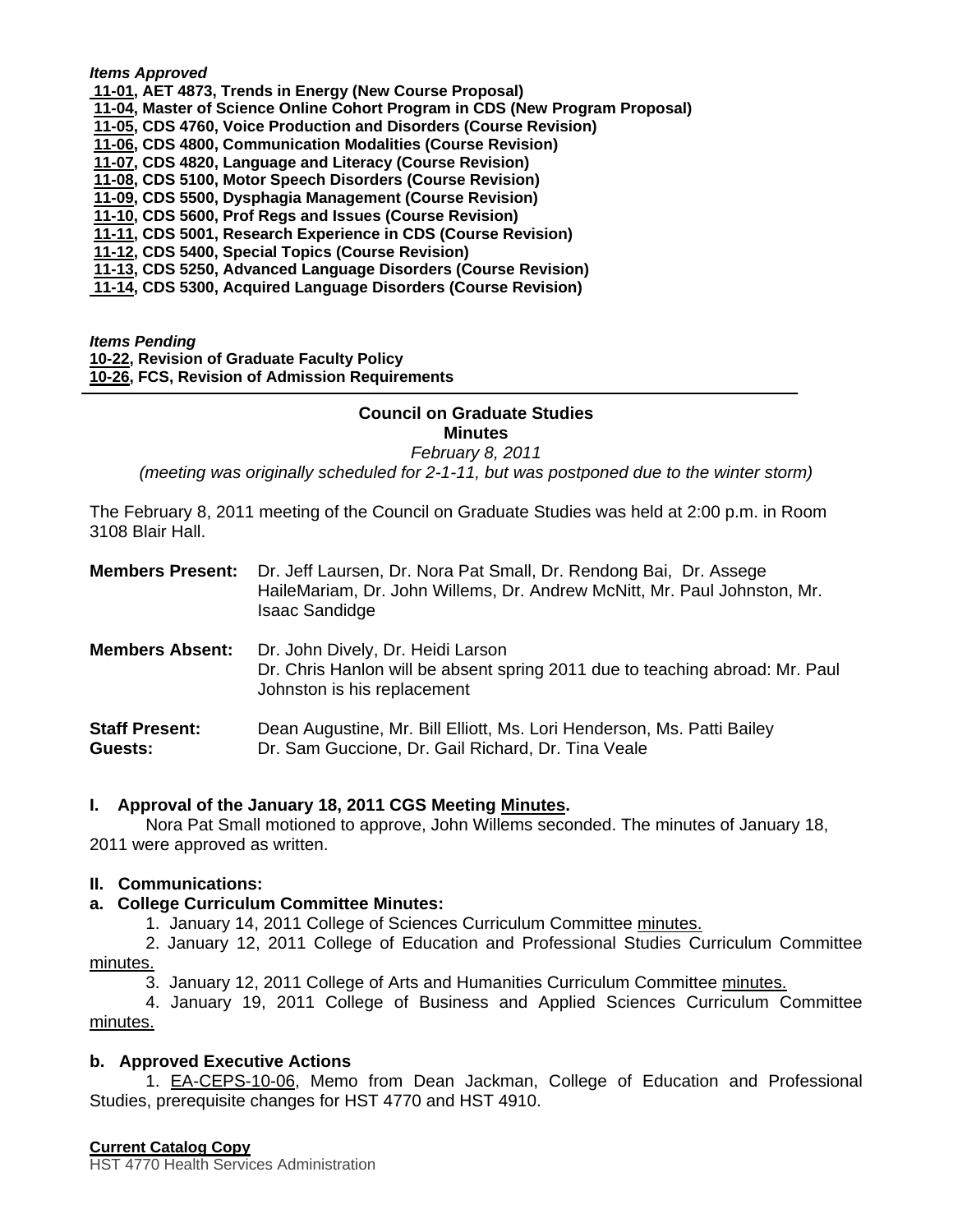#### *CGS Minutes 02/08/11*

 $(3-0-3)$  F, S. Examination of the health service sector, applications of administrative and management  $\overline{a}$ concepts, including social administration, biomedical and business ethics, and management theory. WI

#### **Prerequisites & Notes:**

ENG 1002, HST 2250, HST 2270, HST 3700, and HST 3750 or permission of the instructor. ENG 1002G, HST 2250, 2270, 3700, & 75 hours completed, or permission of the instructor.

#### Credits: 3

### **Current Catalog Copy**

HST 4910 Applied Health Communication

(3-0-3) S. An examination of applied health communication in the interpersonal, organizational, and mediated contexts. Emphasis is on higher order application of skills from different occupational perspectives. Cross-listed with CMN 4910.

#### **Prerequisites & Notes:**

CMNHST 3910 or permission of instructor. No prerequisite.

Credits: 3

### **III. Items Added to the Agenda:**

John Willems motioned to add this item, Paul Johnston seconded, council approved adding this item to the agenda.

[1. 11-15, E](http://castle.eiu.edu/~eiucgs/currentagendaitems/agenda11-15.pdf)NG, Graduate Certificate in the Teaching of Writing (New Certificate Proposal)

### **IV. Items Acted Upon**

Sam Guccione presented this course proposal, council approved unanimously with the exception of abstention from Rendong Bai

1[. 11-01, A](http://castle.eiu.edu/~eiucgs/currentagendaitems/agenda11-01.pdf)ET 4873, Trends in Energy (New Course Proposal)

**AET 4873. Trends in Energy (3-0-3)** A comparative study of the trends, analyses, and policies of alternative energy technologies as applied to the availability of the technology and how it can be incorporated into commercial, residential, industrial, and other processes. Prerequisites: None. Effective: Spring 2013.

Gail Richard and Tina Veale presented this proposal, council approved with the exception of abstention from Assege HaileMariam

[2. 11-04, Ma](http://castle.eiu.edu/~eiucgs/currentagendaitems/agenda11-04.pdf)ster of Science Online Cohort Program in CDS (New Program Proposal)

- Council agreed to vote on these course revisions as one block. Gail Richard and Tina Veale presented, explaining that the revisions do not alter course content, the revisions allow for the alternative delivery of the course via online in addition to face-to-face. Council approved with the exception of abstention from Assege HaileMariam and Andrew McNitt.
	- [3. 11-05, C](http://castle.eiu.edu/~eiucgs/currentagendaitems/agenda11-05.pdf)DS 4760, Voice Production and Disorders (Course Revision)
	- 4[. 11-06, C](http://castle.eiu.edu/~eiucgs/currentagendaitems/agenda11-06.pdf)DS 4800, Communication Modalities (Course Revision)
	- 5. [11-07, C](http://castle.eiu.edu/~eiucgs/currentagendaitems/agenda11-07.pdf)DS 4820, Language and Literacy (Course Revision)
	- 6. [11-08,](http://castle.eiu.edu/~eiucgs/currentagendaitems/agenda11-08.pdf) CDS 5100, Motor Speech Disorders (Course Revision)
	- 7. [11-09, C](http://castle.eiu.edu/~eiucgs/currentagendaitems/agenda11-09.pdf)DS 5500, Dysphagia Management (Course Revision)
	- 8[. 11-10, C](http://castle.eiu.edu/~eiucgs/currentagendaitems/agenda11-10.pdf)DS 5600, Prof Regs and Issues (Course Revision)
	- 9[. 11-11, C](http://castle.eiu.edu/~eiucgs/currentagendaitems/agenda11-11.pdf)DS 5001, Research Experience in CDS (Course Revision)
	- 10. [11-12, C](http://castle.eiu.edu/~eiucgs/currentagendaitems/agenda11-12.pdf)DS 5400, Special Topics (Course Revision)

11. [11-13, C](http://castle.eiu.edu/~eiucgs/currentagendaitems/agenda11-13.pdf)DS 5250, Advanced Language Disorders (Course Revision)

12. [11-14, C](http://castle.eiu.edu/~eiucgs/currentagendaitems/agenda11-14.pdf)DS 5300, Acquired Language Disorders (Course Revision)